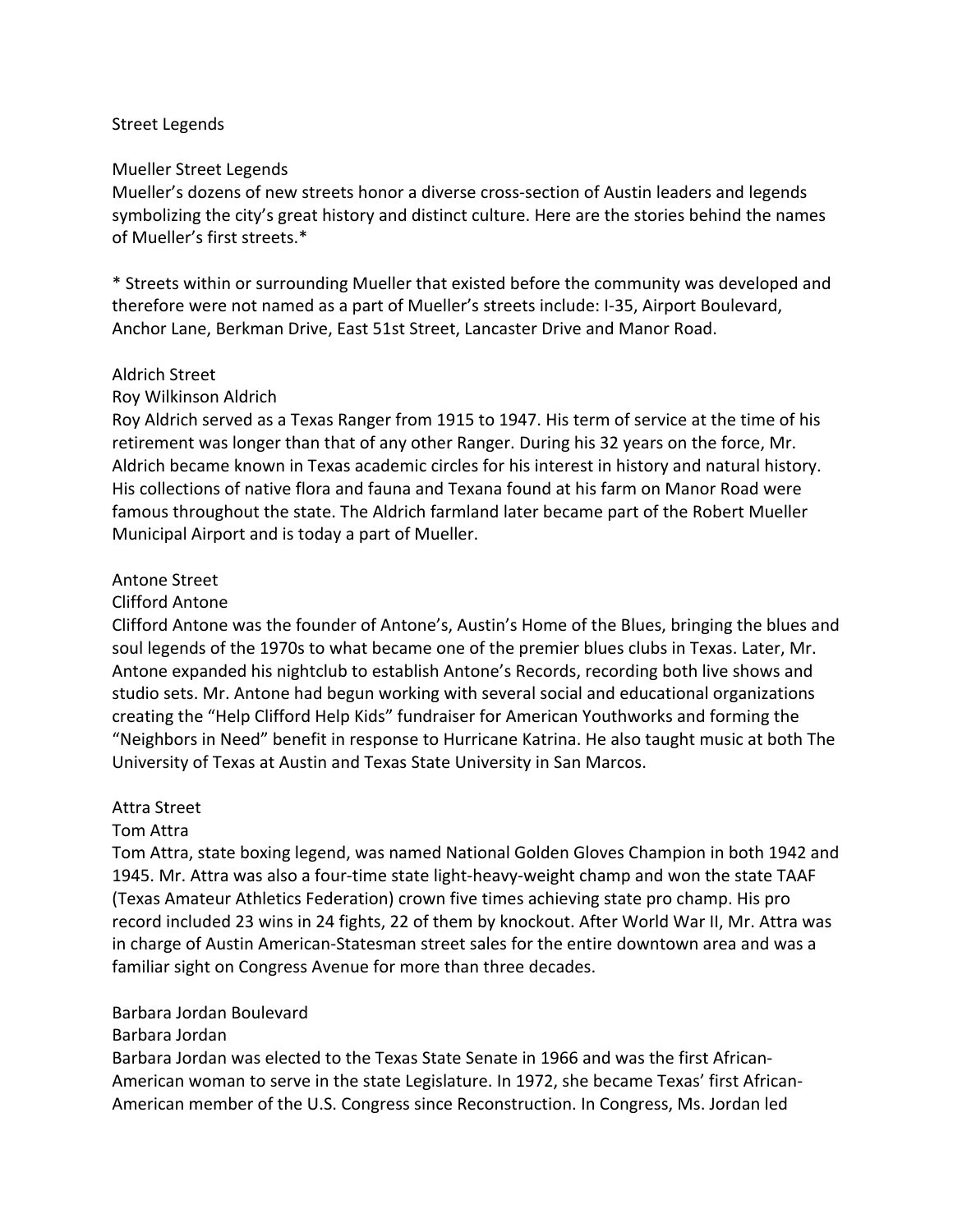efforts to expand the scope of the Voting Rights Act and became a national political star during the Watergate hearings. In 1978, she retired from electoral politics, moved to Austin and took a position as a professor at UT's LBJ School of Public Affairs.

### Briones Street

### Genaro P. (G.P.) Briones

G.P. Briones, noted bricklayer and plasterer, built one of the most unusual buildings in Austin. The "Briones, Genaro P. and Carolina House," also known as the "Casa de Sueños," at 1204 East Seventh Street is constructed of almost entirely molded cement and is recognized for its original look and design. Mr. Briones constructed the home, now listed on the National Register of Historic Places, starting in 1947 through the 1970s.

### Cal Rodgers Street

### Calbraith "Cal" Rodgers

Cal Rodgers helped launch Austin's aviation history in 1911 when he landed the Vin Fiz, a Wright Brothers biplane, during his transcontinental flight in a field at the site of the Ridgetop subdivision in the vicinity of 51st and Duval streets. The Vin Fiz was the first airplane to ever land in Austin.

#### Camacho Street

### Lorraine Fuentes Castro Camacho

Lorraine Fuentes Castro Camacho worked for the Austin Independent School District (AISD) Food Service Department at both Metz and Zavala elementary schools until she retired in 1979. She continued her involvement with youth as a volunteer at Metz, where she was affectionately known as "Grandma Camacho." She was selected as the AISD Elementary Volunteer of the Year in 1991 and participated in the "Reading is Fundamental Program" at Metz Elementary School until her death. Ms. Camacho was very active in the political life of her neighborhood serving as one of the founding members of the East 1st Street Neighborhood Advisory Committee. In the 1970s she actively campaigned for Austin and Travis County's first elected Mexican-American officials.

#### Chennault Street

### Lt. Claire Chennault

Lt. Claire Chennault, the famous General Chennault of the World War II "Flying Tigers," was sent by the Army Corps at Kelly Field in San Antonio by petition of the Austin City Council to select the site most suitable for a municipal airport. Lt. Chennault recommended the Matthews Farm tract four miles northeast of downtown Austin later to become Robert Mueller Municipal Airport and now Mueller.

### Cepeda Street

### Eustasio Cepeda

Eustasio Cepeda, spokesman for the Central Texas Latino community, moved to Austin in 1920 and for the next half-century served as a community leader. Mr. Cepeda organized "mutualistas," mutual benefit societies for Latinos to help individuals survive economically,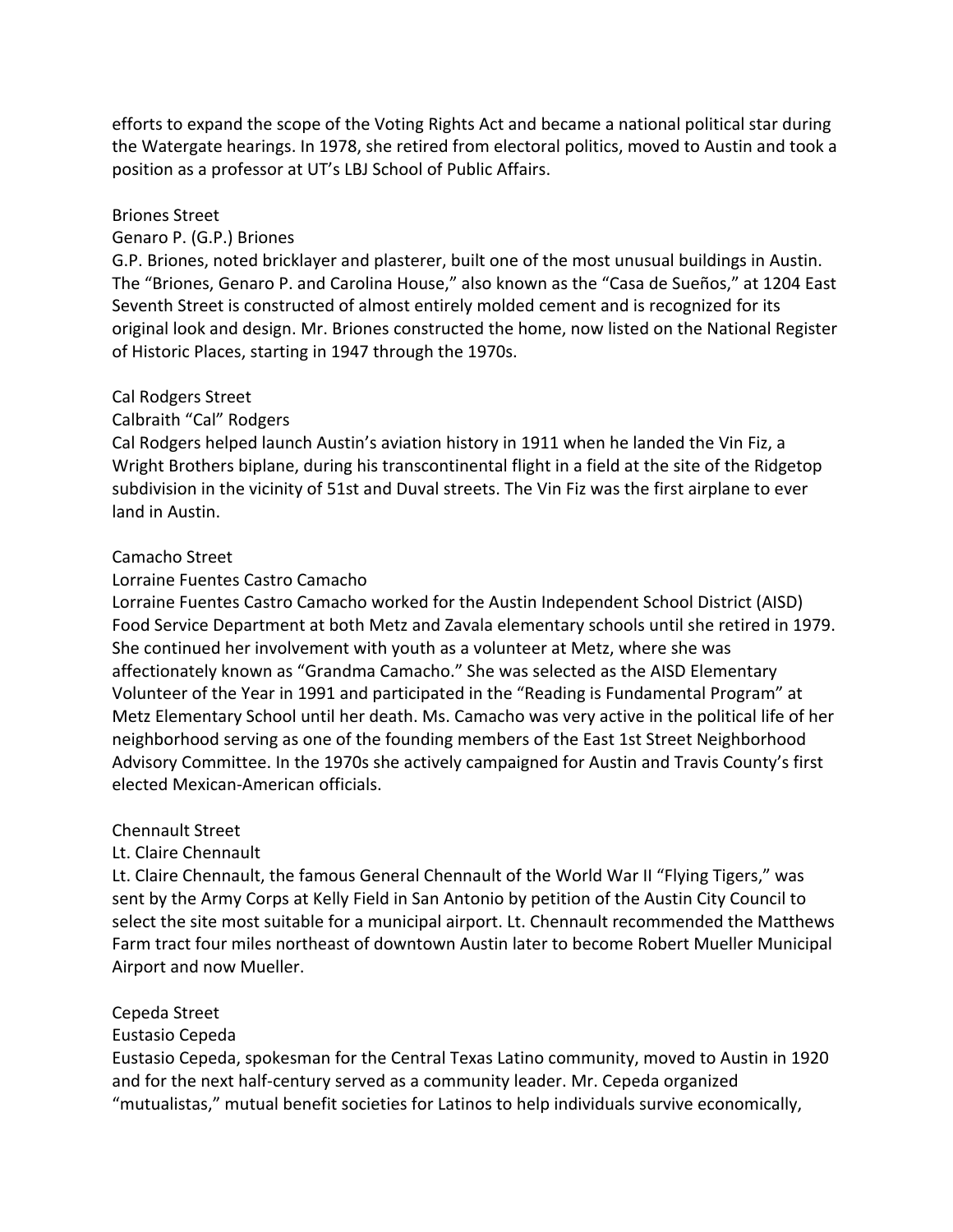politically and socially at a time when there were few or no opportunities for employment, education or political power. He also helped people establish legal residency, become U.S. citizens, find employment and fight social injustice and poverty. Mr. Cepeda acted as Austin's de facto consul before the city had an official Mexican Consulate.

#### Doc Reeves Street

#### Doc Reeves

Born in Tennessee in 1872, Doc Reeves was the first athletic trainer at the University of Texas and is believed to be the first black athletic trainer in the nation, certainly the south. His work as a janitor at UT eventually led to his assignment at the school's first gym, where he was in charge of managing the building and keeping it clean. Over the years, he began working as a water boy, equipment manager and assistant to the coaches. Although not formally trained as a doctor, Henry Reeves was dubbed by those who observed him as the "Doctor of Rubbing" and became responsible for helping injured players off the field and doctoring injuries. In 1915, while on a train trip to College Station to play against Texas A&M, Henry suffered a stroke that left him partially paralyzed. His university family raised money at the Thanksgiving Day game against Notre Dame before he died three months later from medical complications.

#### Eberly Street

#### Angelina Eberly

Angelina Eberly is best known for her role in the 1841 historical farce known as the "Archive War." Ms. Eberly is credited for firing the cannon that alerted Austin citizens to the attempted late-night record theft ordered by Sam Houston in an attempt to move the Republic's government headquarters back to Houston. After hearing Ms. Eberly's shot, a party of Austin residents retrieved the records and the seat of government remained in Austin.

#### Emma Long Street

### Emma Long

Emma Long, a writer for the Austin American-Statesman, was the first woman to be a full-time member of the Texas Statehouse Press Corps. In 1948, Ms. Long became the first female city council member in Texas where she reactivated the Austin Parks and Recreation Board. She was also Austin's first woman mayor pro tem and was later appointed by President Johnson to the United Nations Population Commission.

#### Garcia Street

#### Gonzalo Garcia

Gonzalo Garcia, a physician, was the first Mexican-American to set up a medical practice when he permanently moved from Mexico to Austin in 1915. After attending journalism classes at The University of Texas at Austin, Mr. Garcia published La Vanguardia, one of Austin's first Spanish-language newspapers, with his wife. He helped establish Obreros Mexicanos, a workers' group and the local chapter of the Comisión Honoríficas Mexicanas, which represented Mexican nationals in the United States. As an active civic member, Mr. Garcia was also a leader in efforts to improve Brackenridge Hospital, a supporter of the building of the city library and advocated better educational opportunities for Mexican-Americans.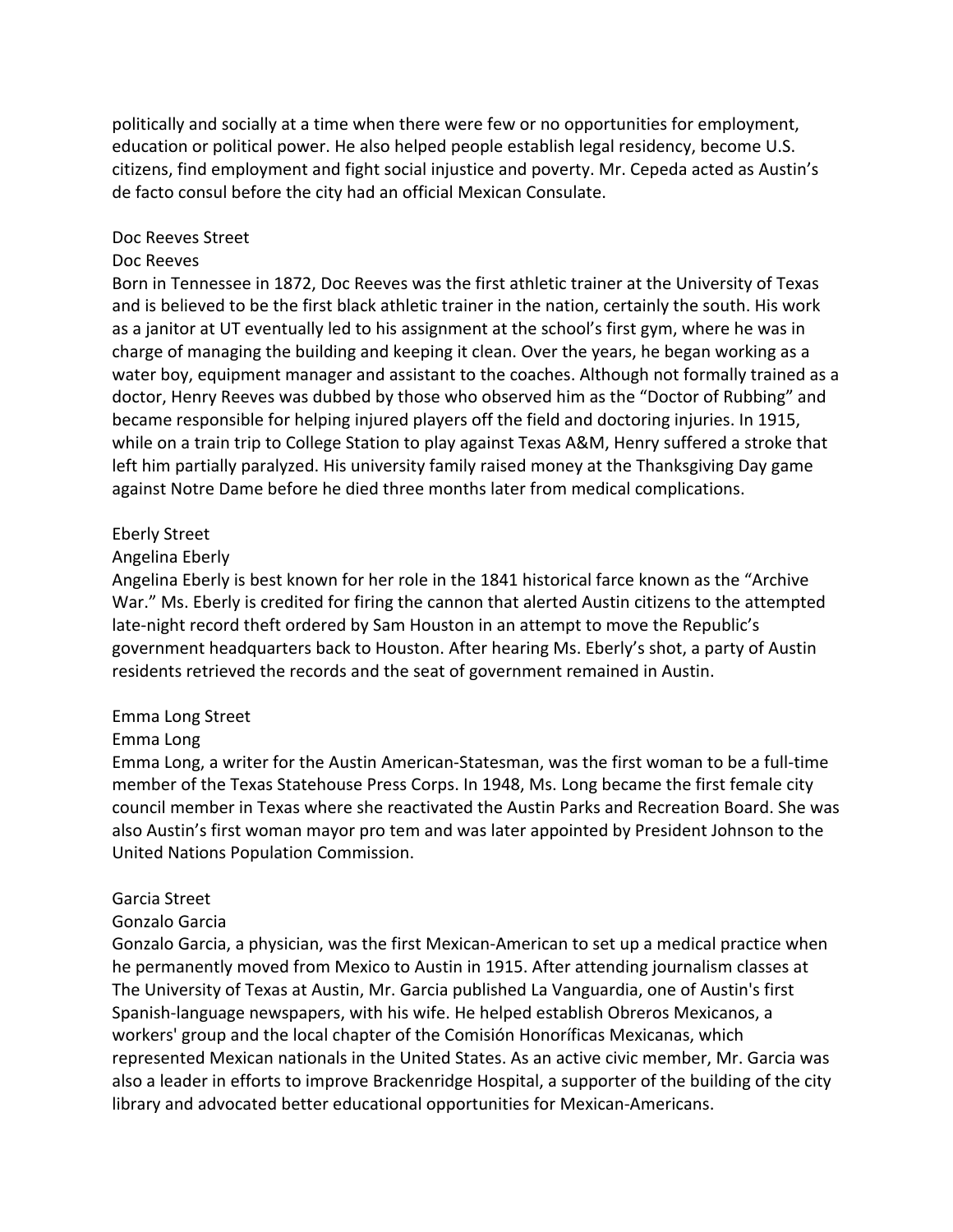# Gochman Street

### Max Gochman

Max Gochman, founder of Academy Sports & Outdoors, moved his military surplus shop, then called Academy Super Surplus, from San Antonio to Austin in 1956 and expanded to four stores. His son Arthur continued to grow the business. Mr. Gochman was also a noted local philanthropist and in 1982, was awarded the Mayor Citation for Outstanding Service.

## Gordon Bennett Way

# Gordon Bennett

An associate professor and a long-time member of the University of Texas Government Department, Gordon Bennett was a specialist on the politics of China and Japan, as well environmental politics. Bennett was also very involved in the community, intent on bringing people from all areas, cultures and faiths together. Bennett was extremely influential in planning and conceptualizing what Mueller is today, serving as a member of the City of Austin Airport Advisory Board from 1989 to 1992. From the beginning, he recognized Mueller as a place where communities can come together, with parks and public spaces a central component. It is fitting that the hike and bike trail along the Southwest Greenway, adjacent to the Cherrywood Neighborhood Association where he served as president, be named in his honor.

# Hargis Street

## John W. Hargis

John Hargis, valedictorian of his class at AISD's Anderson High School in 1953, was the first African-American to receive an undergraduate degree in chemical engineering from The University of Texas at Austin. While at UT, Mr. Hargis established a chapter of Alpha Phi Alpha, the national black fraternity, for which he was recognized as "Alpha Man of the Year" by the members at nearby Huston-Tillotson College. After retiring from his career in engineering, he returned to Austin and became involved in minority recruitment for his alma mater, and his successful efforts were recognized with an appointment as the special assistant to the president for minority affairs in 1986.

## Hermelinda Street

## Hermelinda Rodriguez

Hermelinda Rodriguez, who began her teaching career in the mid 1950's, was one of the first teachers in the Austin Independent School District and was Austin's first female principal and first Hispanic principal. Ms. Rodriquez was also one of the first in AISD to teach Spanish and advocate for bilingual education.

## Hernandez Street

## Ignacio "Nash" Hernandez

Born in New Braunfels and raised in Fredericksburg, Nash Hernandez, a trumpeter, developed his love for big bands rubbing shoulders with big band musicians during his service in the Army Air Corp during World War II. Settling in Austin with his wife, Minnie, Mr. Hernandez began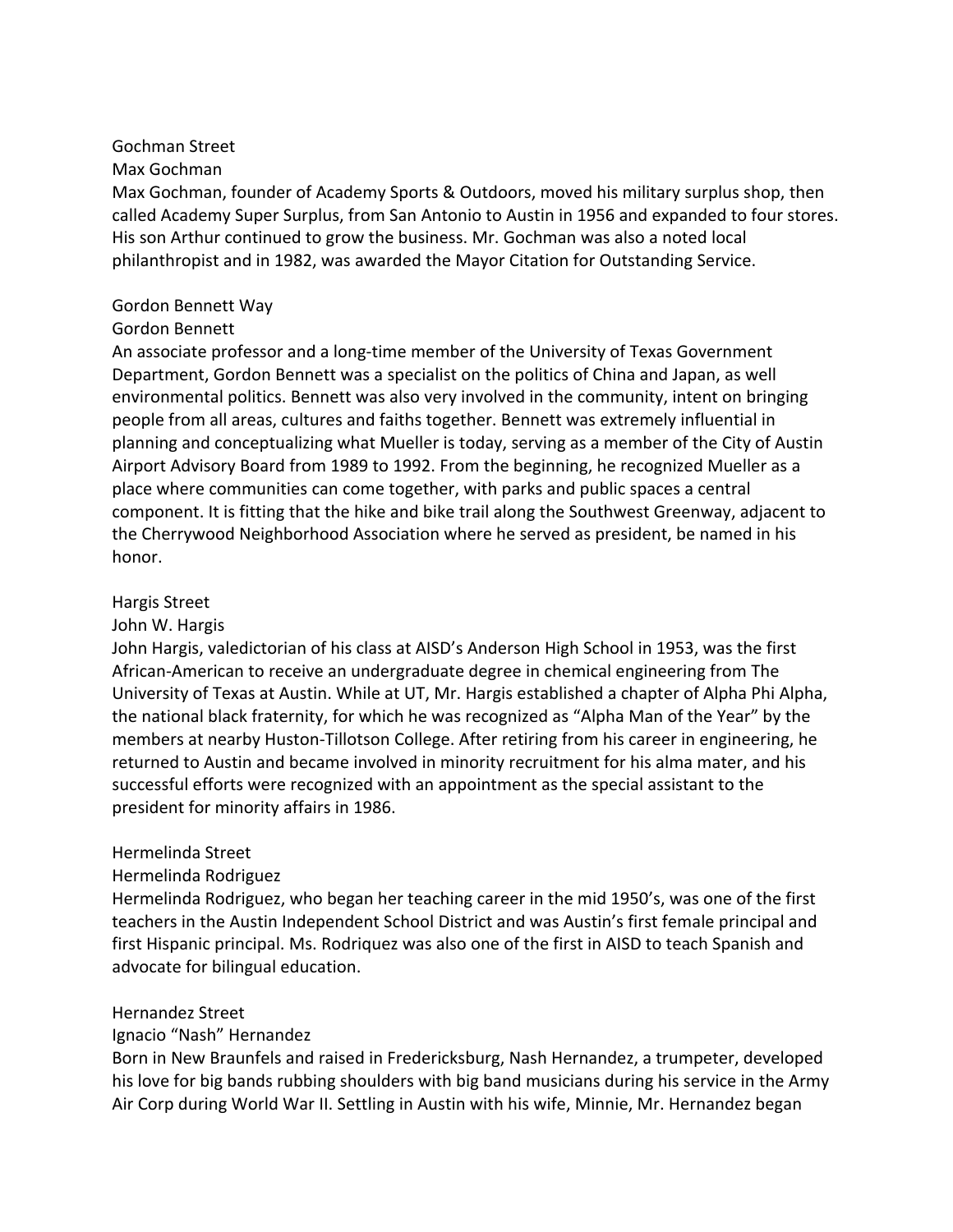working with other musicians as well as giving music lessons to neighborhood children. In 1949, Mr. Hernandez began The Nash Hernandez Orchestra initially comprised of all Hispanic musicians, many of whom were his students. As the success of the orchestra grew, he began to use his orchestra to help the Austin community, playing for free at fundraisers to benefit storm victims or those in need of funds for medical care. Eventually, he learned he could use his orchestra to boost the political campaigns of candidates he supported and believed would be most helpful to the Austin community and the nation.

### Herzog Street

#### George Herzog

Professor George Herzog was one of Austin's most prominent musicians. He served as music instructor for the Blind Institute for five years. He also organized Herzog's Orchestra that, by the 1880s, was entertaining Austinites with its "open air" concerts on the grounds of the State Capitol.

#### James Wheat Street

#### James Wheat

James Wheat, a freed slave, established the "Freedomtown" named Wheatville in 1869. Freed slaves bought small lots within the community that was located just northwest the city limits until it was absorbed by the City of Austin. Mr. Wheat was Wheatville's first land owner after purchasing a plot at 2409 San Gabriel. Wheatville was home to several churches, a landmark grocery store and one of Austin's first African-American schools.

#### John Gaines Street

#### John Gaines

Officer John Gaines, the only African-American officer on the Austin police force in 1913, was shot by deputy constable George Booth in downtown Austin that year. Constable Booth, who had been making a disturbance, shot and killed Officer Gaines while Officer Gaines was on the telephone summoning help from the police station. At that time, African-American officers were not allowed to arrest white offenders.

#### Kocurek Street

### Neal Kocurek

Neal Kocurek, dedicated to long-range challenges that required years of planning, served as the board chairman of Envision Central Texas until his death and was the president and CEO of St. David's Health Care System and Foundation. He also founded Unitech Inc. and Radian International LLC. Mr. Kocurek had a profound role in shaping the direction of Central Texas and without him Austin would not have the St. David's partnership, the Convention Center, the West Austin Youth Association, Envision Central Texas or the Austin History Center. Among the many awards he earned for his service to the community, Neal was awarded the Austinite of the Year award in 1989.

Lawless Street Col. Peter Lawless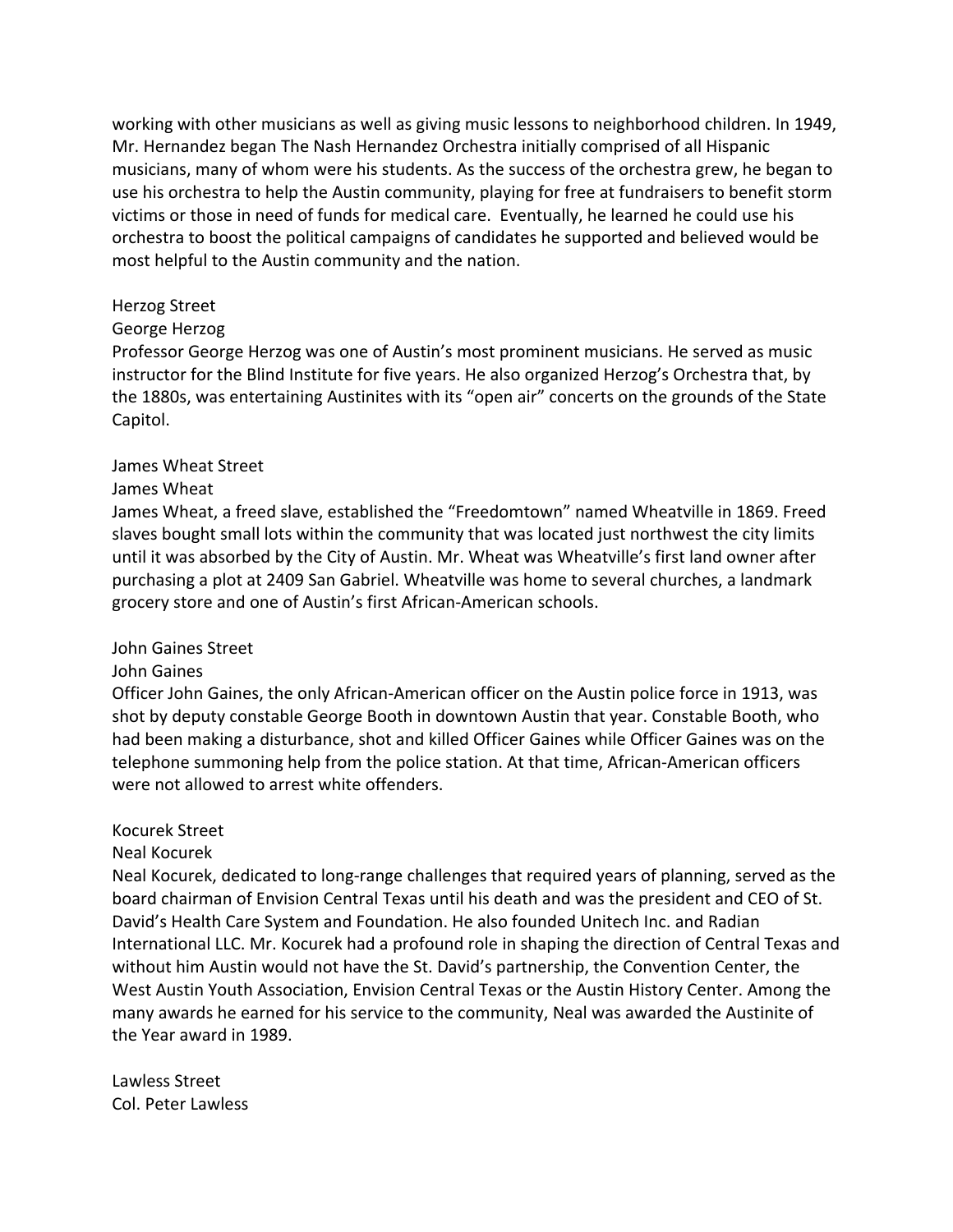Col. Peter Lawless, a pioneer Texas railroad man, served as agent for the International & Great Northern (I&GN) railroad for 50 years before resigning. Establishment of a free ward at Seton Infirmary was made possible by the bequest of several thousand dollars by Col. Lawless. He resided at the Driskill Hotel in downtown Austin from its opening in 1886 until his death and was a familiar figure in the lobby now being credited as the "friendly ghost" that haunts the Driskill.

#### Littlefield Street

#### George Washington Littlefield

George Littlefield, cattleman, banker and member of the Board of Regents of The University of Texas, organized the American National Bank in Austin in 1890, which was first housed in the Driskill Hotel. Mr. Littlefield eventually built the Littlefield Building for his bank. During his time on UT's Board of Regents, he established and funded the Littlefield Fund for Southern History to collect archival resources to be used in developing American history textbooks for the university. Before oil money significantly increased his personal wealth, Mr. Littlefield gave more than any other single individual to the university during its first 50 years including benefactions such as the Littlefield Fountain, Alice P. Littlefield Dormitory, and his own home. Besides his banking business and land holdings, Mr. Littlefield took great interest in the issues affecting Austin.

#### Margarita Street

#### Margarita Munoz Simon

Margarita Munoz Simon, the "Spanish Radio Queen," broadcast to the Hispanic communities in Central Texas for 50 years working at every Spanish radio station in Central Texas. After moving to Austin, Ms. Simon and her husband established their own Spanish-language newspaper, El Democrata, a weekly newspaper in the 1940s. She was a founding member of Austin League of United Latin American Citizens (LULAC,) the American G.I. Forum, PASO and a charter member of Mexican-American Business and Professional Women of Austin.

#### Mattie Street

#### Mattie White

Mattie White, while relatively unknown until recently, was a pioneer of the arts in Austin's African-American community. Ms. White founded Austin's first private school for African-American girls at her residence in 1892 and was later employed to teach art at the Deaf, Dumb, and Blind Institute for Colored Youth (later the Texas Blind, Deaf, and Orphan School), a position she held for more than 40 years. She also helped her husband organize the Travis County Emancipation Celebration Association, which led a drive to purchase land for a park in East Austin.

### McBee Street

### Frank McBee

Frank McBee has been called the "godfather of high tech in Austin" and "dean of Austin high tech" for his achievements in the city's well-regarded high tech environment. Mr. McBee helped found Tracor Inc. and managed its growth into Austin's first homegrown company to be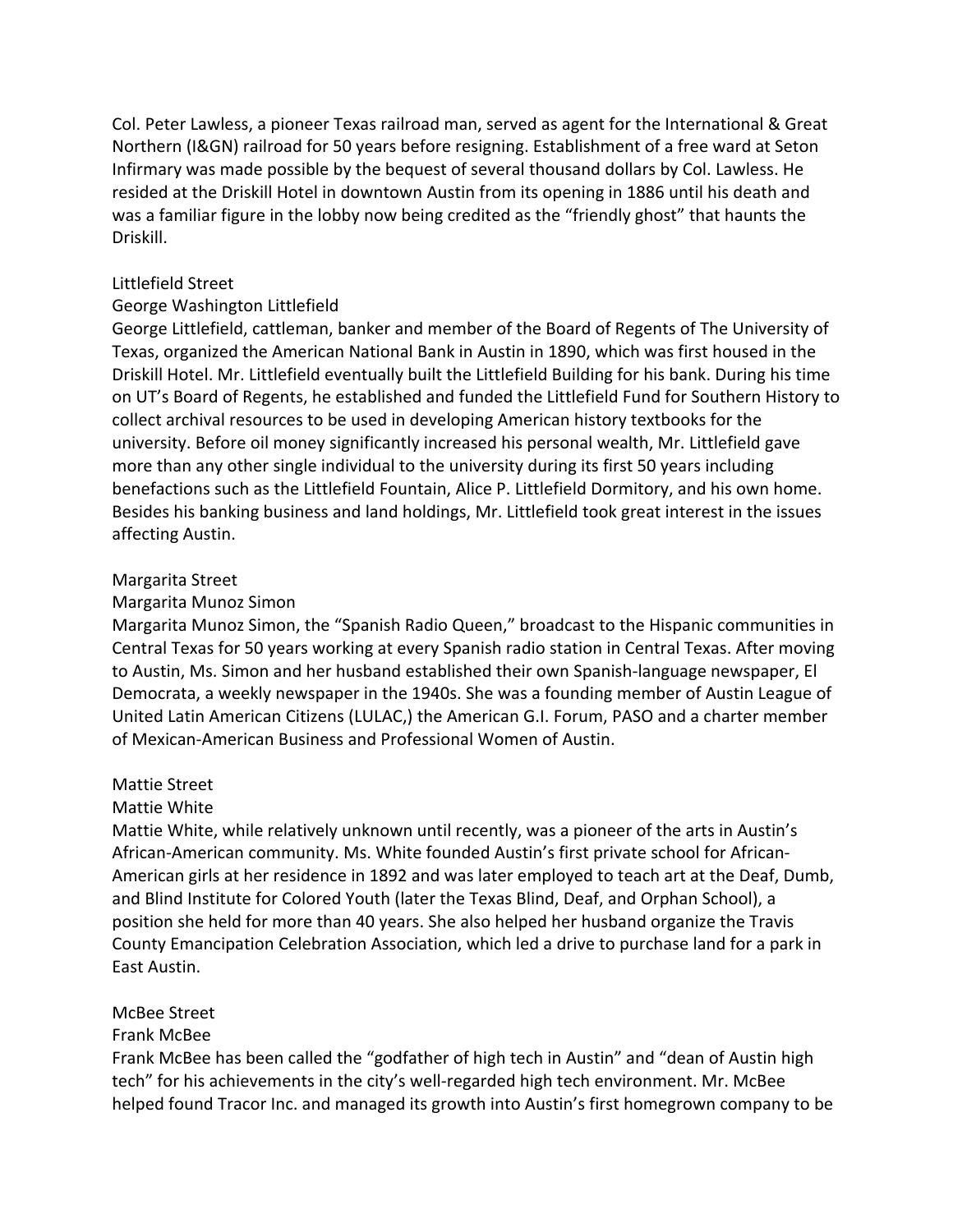listed on the New York Stock Exchange. He also encouraged more than 20 former Tracor employees to start their own companies, fueling the development of this sector of Austin's economy. Mr. McBee studied engineering at The University of Texas and returned to teach mechanical engineering from 1946 to 1953.

#### McCloskey Street

#### John McCloskey

John McCloskey, a professional baseball player, brought professional baseball to Texas by request of Austin businessmen and baseball fans after his Joplin, Missouri team challenged and beat the New York Giants in two games. Mr. McCloskey founded the Texas League in 1888 and managed the Austin team The Austin Baseball Club, later renamed the Austin Senators, which consisted of professional players he brought to Texas as the Joplin Independents.

#### McCurdy Street

### Lt. John A. McCurdy

Lt. John A. McCurdy, commander of advanced cross-country and formation flying at Kelly Field in San Antonio, directed the first landings of military aircraft at Penn Field during World War I. After the Austin Chamber of Commerce purchased 150 acres that included a part of the St. Edwards University campus in 1917, Lt. McCurdy made a flight into the field and approved it for aircraft landing. Once the field was cleared of rocks and cornstalks, Lt. McCurdy began bringing in flights of twelve to twenty planes several times a week.

#### Mendez Street

#### Consuelo Herrera Mendez

Consuelo Herrera Mendez was one of the first Hispanic teachers in Austin (there were Hispanic teachers in the 1880s and 1890s but not again until the mid-1920s when Ms. Mendez taught) and was a devoted worker for Mexican-American rights. Before teaching at Zavala Elementary School, Ms. Mendez taught at the Comal School, a segregated four-room house school for first and second grade Hispanic children. Along with her husband, she established the Zavala PTA and translated and wrote articles for the state PTA newsletter. Ms. Mendez served as president of the Ladies League of United Latin American Citizens (LULAC) #202 and as state chairwoman. She and her husband worked with LULAC from the 1940s through the 1960s on political campaigns and fund-raising for scholarships for Mexican-Americans.

#### Moreno Street

#### Jose Ruben Moreno

Jose Moreno, who in 1974 helped start the San Marcos council of the League of United Latin American Citizens (LULAC) and later the University of Texas council, served many positions with the national organization including district governor. In correlation with LULAC, he also participated in the G.I. Forum and worked with the Anti- Defamation League. Mr. Moreno was later involved in teaching citizenship classes and political education.

Mueller Boulevard Robert Mueller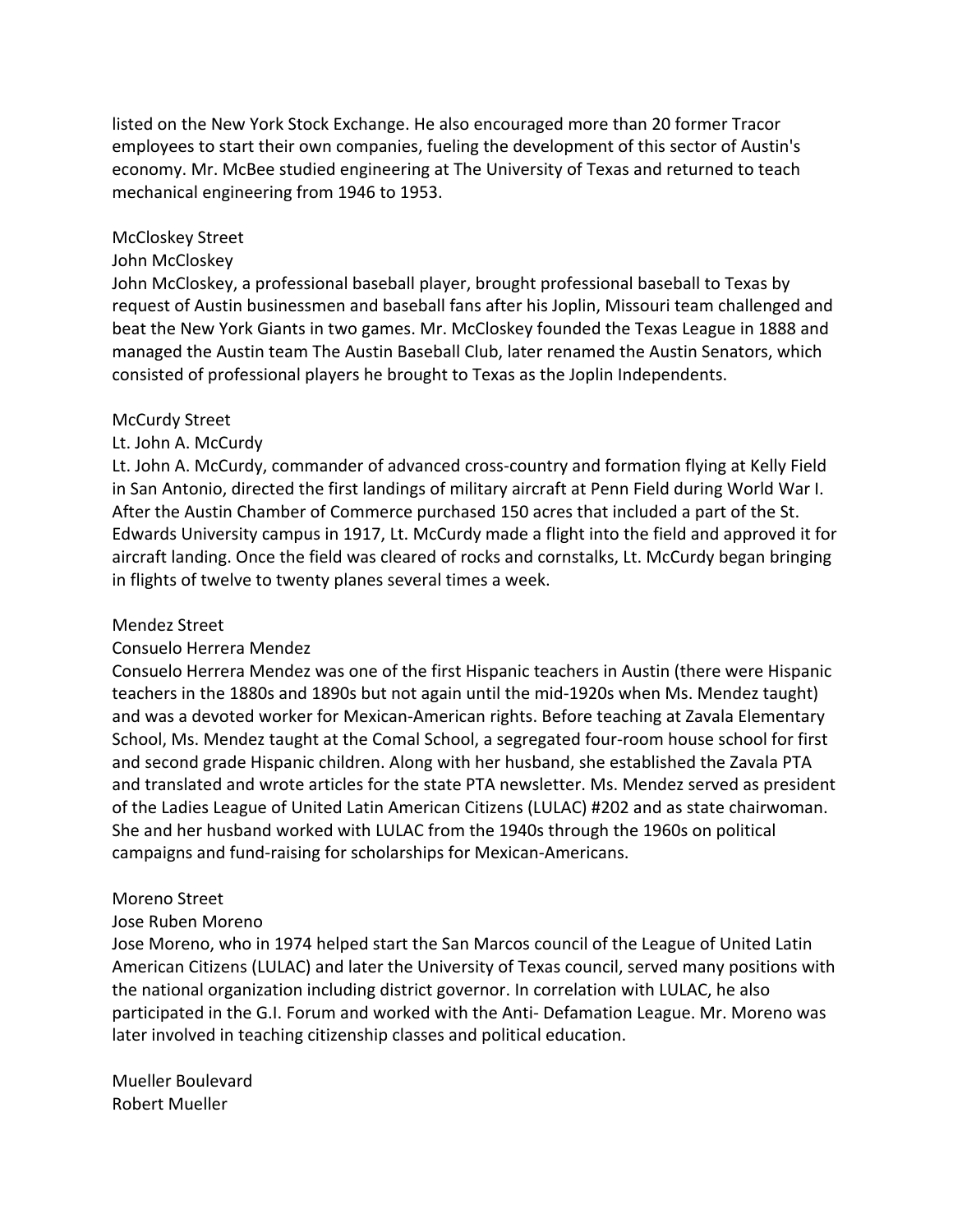Robert Mueller was one of four Mueller brothers who left their mark on 20th century Austin. Mr. Mueller was elected city commissioner in 1926 and died in office just months later after falling ill at a city budget hearing. His friends and colleagues honored his contributions to the city when Austin's new municipal airport was dedicated in 1928. The airport bore Mr. Mueller's name until it closed in 1999. The name now lives on as the Mueller community.

#### Nitschke Street

#### Carl Ludwig (C.L.) Nitschke

C.L. Nitschke, a German immigrant, came to Austin around 1855 and eventually became the city's most noted City Sexton. Mr. Nitschke held the position for a number of years, as did two of his sons. Together the three men served a total of more than sixty years.

#### Olenick Street

#### Elias Olenick

Elias Olenick, Jewish businessman and shopkeeper, ran a clothing store just west of Congress Avenue and Sixth Street. On December 12, 1877 he was shot and killed by a disgruntled customer just outside the front door of his establishment, making him the first member of Austin's Jewish community to be murdered. The crime caused a local sensation and was written up in the "Cases Argued and Adjudged in the Court of Appeals of the State of Texas, Vo. VIII." Mr. Olenick is buried at Oakwood Cemetery, where his tombstone, one of the more unique, bears the inscription containing the word "murdered."

#### Page Street

#### Charles Henry Page

Charles Henry Page established Page Brothers Architects in 1898 after working for his father's construction business and apprenticing with several architecture firms. Mr. Page built many buildings throughout the state including several of Austin's prominent buildings such as: Littlefield Building, Travis County Courthouse, U.S. Courthouse, the chapel/office at Oakwood Cemetery and numerous others. He also built several houses around the city but has received little recognition for his architectural style that helped create Austin's unique look.

#### Paggi Street

#### Michael Paggi

Michael Paggi, prominent nineteenth-century businessman, founded The Paggi Carriage Shop, a wagon and carriage dealership, in 1875 at 421 East Sixth Street. Prior to opening the dealership, Mr. Paggi was credited for being the first to bring ice to the citizens of Austin and, in 1872, he held the position of superintendent of the Austin Ice Company. At the same time, he also produced soda water, syrup and ice cream at a shop on Pecan (now Sixth) and Brazos Streets. Mr. Paggi's Greek Revival plantation home on Barton Springs Road, which once served as an inn for travelers including Robert E. Lee, was later converted to the Paggi House restaurant. The building is the second oldest structure in Austin.

Philomena Street Sister Philomena Feltz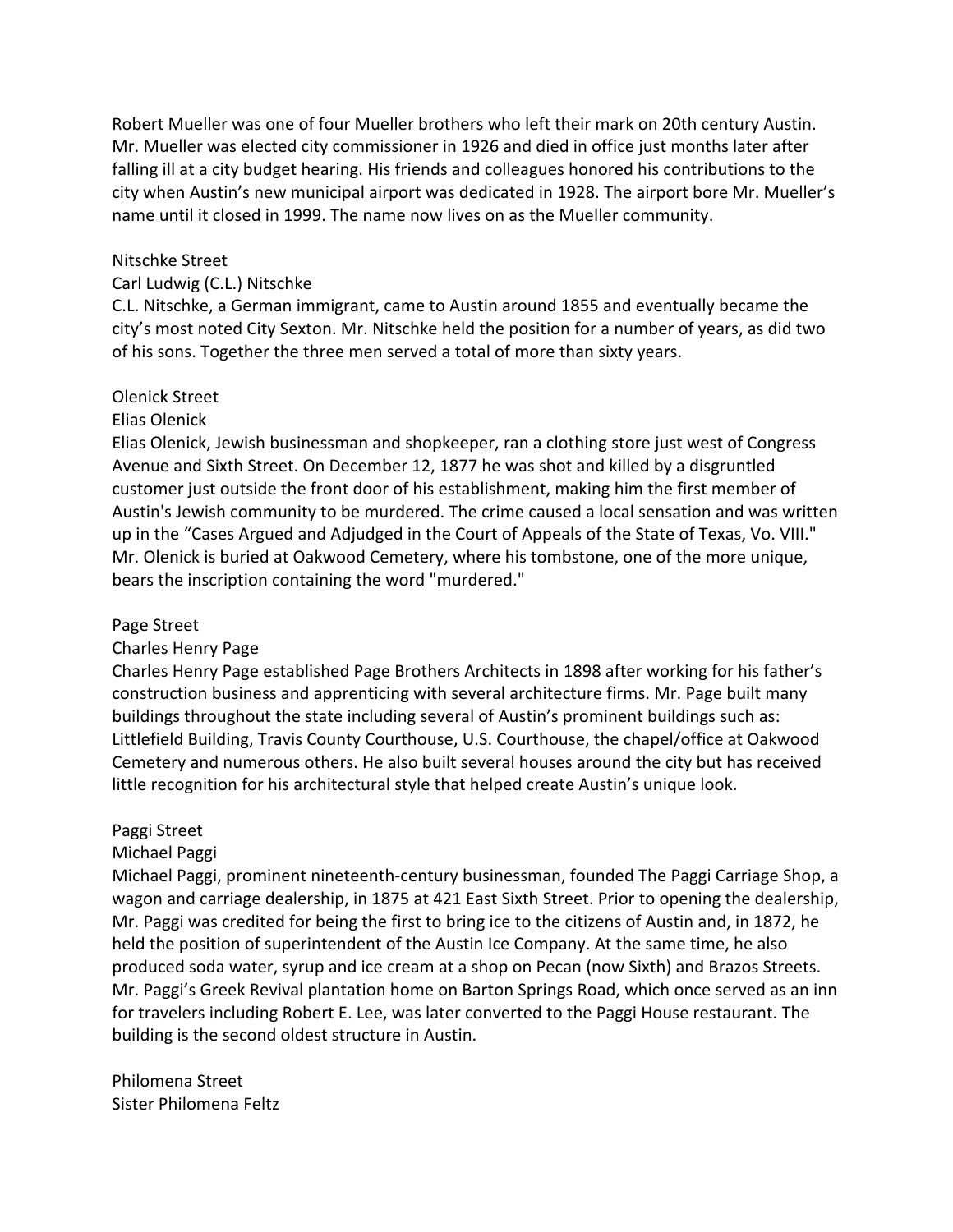Sister Philomena Feltz, a heroine to families in Austin who needed help, came to Austin in 1932 to supervise the Diet Kitchen at the Seton Infirmary when she became aware of hunger within the community and began her famous "Soup Line," doling out soup from the back door of the hospital. Eventually Sister Philomena moved into pastoral care and then remained in Austin working with the poor until 1992. For 60 years, Sister Philomena lived Seton's mission of service and holds the record for the longest service by a Daughter of Charity in Austin.

#### Pinckney Street

#### Pauline Pinckney

Pauline Pinckney, born in Austin, began her career as an instructor of art at Texas Woman's College (now Texas Wesleyan University). Ms. Pinckney had a great interest in research and writing about art history. Her best-known work "Painting in Texas: The Nineteenth Century" was, at the time (1967), one of the first of its type, emphasizing the relationship of Texas artists to their culture. Ms. Pinckney was very active in the Texas Fine Arts Association and spent most of her later life in Austin.

#### Ragsdale Street

#### Robert L. Ragsdale

Robert Ragsdale owned and operated Ragsdale Flying Service that trained flight instructors and pilots for The University of Texas and St. Edward's University. In 1958 the business was renamed Ragsdale Aviation providing aircraft sales and service to general aviation and expanding to other Texas cities. A pilot and aviation pioneer, Mr. Ragsdale was also a philanthropist and active in civic affairs. He served as King Brio XI of the Austin Symphony League as well as a member of the Seton Northwest Development Board, original director and past president of the Austin Community Foundation, member and past director of the Austin Rotary Club, former Chairman of the Board of Austin National Bank NW and Director of Austin National Bank prior to the merger with NationsBank. He donated \$3 million to St. Edwards University for the construction of a student center on campus and later provided portions of his estate, estimated at more than \$2 million, to the University.

#### Robert Browning Street

Robert Browning, Jr.

Robert Browning, a daredevil pilot, World War I veteran and aviation pioneer in Austin, ran one of the first companies to serve and train pilots in Central Texas. In 1939 Mr. Browning started Browning Aerial Service at University Airport, near The University of Texas, one of Austin's original fixed based operators. Browning Aerial trained several generations of pilots, held one of the first government contracts to train World War II fliers and ran regular charter services. The company was eventually moved to Robert Mueller Municipal Airport where it operated out of the now historic Browning Hangar until 1987.

### Ruiz Street

Daniel "Danny" Ruiz

Danny Ruiz, born in East Austin in 1946, had a long and distinguished career as a public servant. Starting at a young age, Mr. Ruiz worked as a youth director and coach at the Salvation Army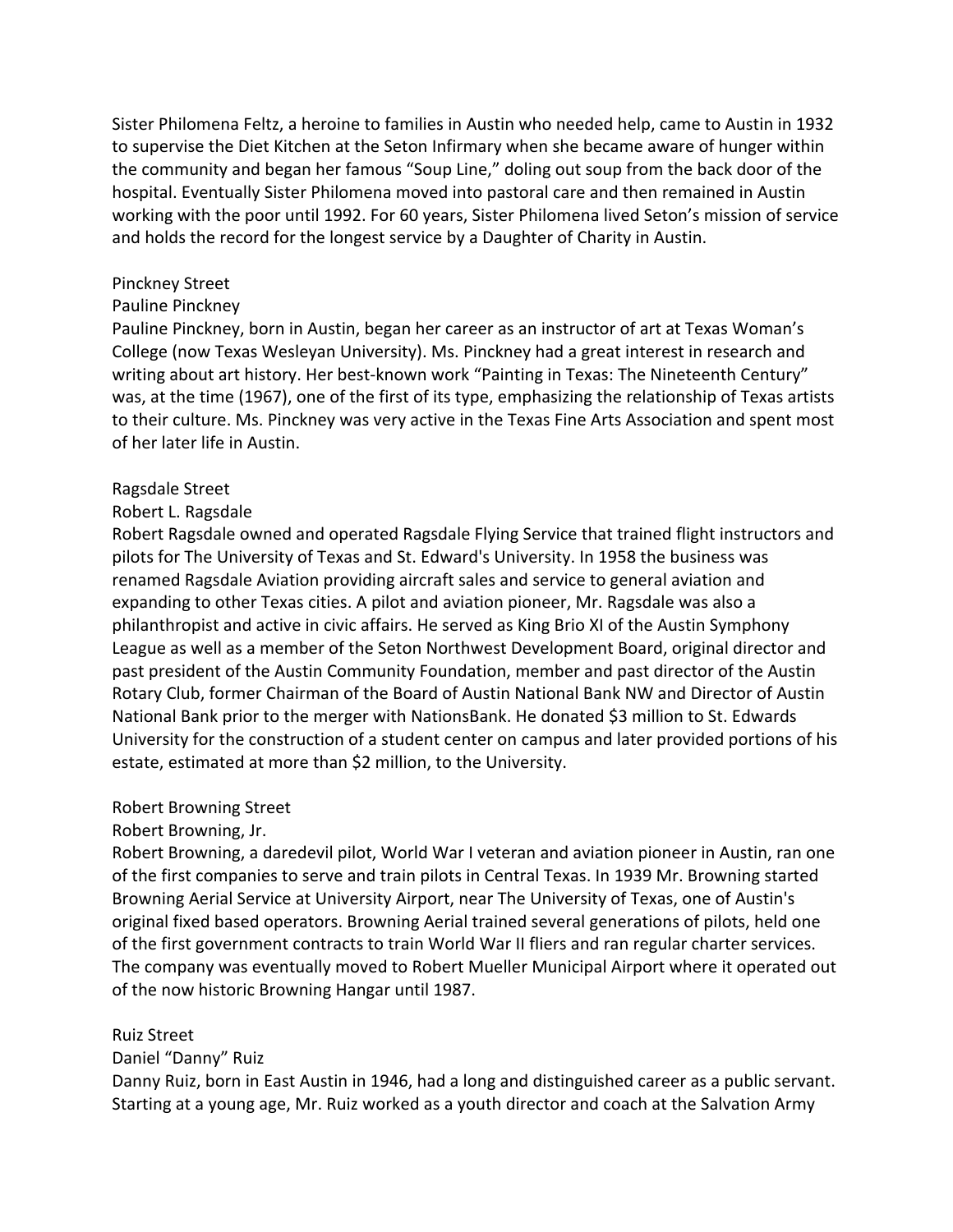Youth Center during high school. Later, Mr. Ruiz worked with the Model Cities Program in Austin and eventually became the key Mexican- American leader in the state government, serving under Jim Hightower in the Department of Agriculture, Bob Bullock in the State Comptroller's Office and Gary Mauro in the General Land Office.

#### Sahm Street

#### Doug Sahm

Doug Sahm, who defined the Austin redneck rock scene, showed the world Texas music with his Sir Douglas Quintet in the 1960s and through his 1990s stint in the Tex-Mex supergroup Texas Tornados. His musical connections reached far beyond Texas taking part in sessions for two different Grateful Dead albums. Bob Dylan can be heard on Mr. Sahm's recording of "(Is Anybody Goin' to) San Antone" and younger groups such as Uncle Tupelo, Son Volt and The Gourds also recorded and performed with Mr. Sahm.

#### Scales Street

#### Norman Scales

Norman Scales grew up in South and East Austin and was the first African-American pilot from Austin. In 1940, Mr. Scales enlisted in the United States Army and in a few years was commissioned 2nd Lieutenant in class of the U.S. Military Single Engine Fighter Pilots of Tuskegee, Alabama. He flew more than 70 missions engaging in enemy fighting and was in charge of installation and maintenance of wire and radio signal communications. Mr. Scales was awarded the Distinguished Flying Cross presented at Bergstrom Air Force Base.

#### Scarbrough Street

#### Lemuel Scarbrough

Lemuel Scarbrough started his mercantile apprenticeship with his father in Austin at their store Scarbrough and Hicks, later to become E.M. Scarbrough and Sons. When the Scarbrough store was rebuilt at Sixth Street and Congress Avenue, it became the first department store in Texas to become fully air-conditioned. During his career as a merchant, Mr. Scarbrough served in New York City as a member of the board of directors of the National Retail Dry Goods Association and in 1926 was instrumental in the formation of the Southwest Research Association, a branch of the National Retail Dry Goods Association. Mr. Scarbrough also established the first chair of retailing in the School of Business Administration at The University of Texas and began the Lemuel Scarbrough Foundation, which gave financial aid to The University of Texas Dental School and the school's M.D. Anderson Hospital and Tumor Institute at Houston, as well as Seton and St. David's hospitals in Austin.

### Schļtze Street

### Julius Schütze

Professor Julius Schütze was one of Austin's most well known musicians in the 1850s. He assisted in the construction of the first organ for St. David's Episcopal Church, provided piano lessons for Sam Houston's children in the Governor's Mansion and taught music at the J.B. Smith Female Institute.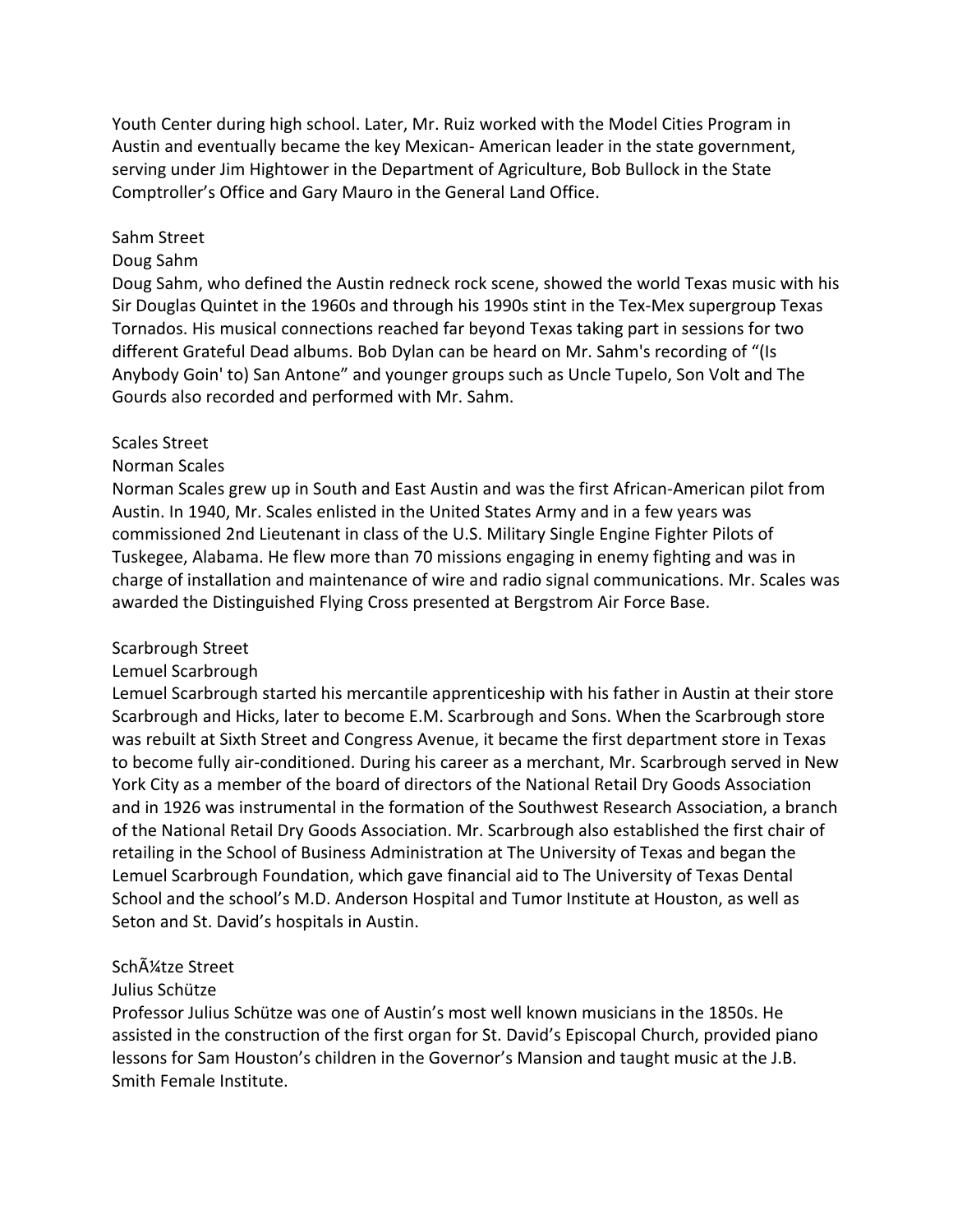## Simond Avenue

### Ada Simond

Ada Simond held a career in teaching and public health until launching a new career as a writer sharing her experiences as an African-American. Ms. Simond wrote a series of children's books that chronicled the life of a fictional African-American family living in East Austin in the first half of the 20th century and in "Looking Back," her weekly column in the Austin American-Statesman, she shared the history and heritage of the local African-American community. She was also a founding member of the W.H. Passon Society, a local historical organization devoted to preserving African-American history.

### Sorin Street

### Father Edward Sorin

Father Edward Sorin, one of the first members and Superior General of the Congregation of Holy Cross founded in France, was sent to the U.S. to spread the ideals of Holy Cross education. Father Sorin traveled to Austin and founded St. Edwards University in honor of his patron saint Edward the Confessor and King. He then served as the first president of the university's Board of Trustees. Father Sorin founded several other schools across the country including the University of Notre Dame.

### Stromquist Street

## Walter "Big Gil " Stromquist

"Big Gil" Stromquist, at six-foot, ten inches tall, was a noted Austin Golden Gloves Champion and then professional boxer, having fought in Madison Square Garden in 1943. Mr. Stromquist entered the nightclub business in 1955 opening Gil's Club, one of Austin's most well known clubs for 27 years.

## Taniguchi Street

## Isamu Taniguchi

Isamu Taniguchi, raised in Japan and immigrating to the U.S. as a teenager, retired to Austin in 1967. Out of gratitude for his sons' education at The University of Texas at Austin, Mr. Taniguchi offered to create a Japanese garden for the City of Austin. With three acres in the Zilker Botanical Garden, Mr. Taniguchi created the Isamu Taniguchi Oriental Garden over an 18 month period with no more than one assistant at a time. With all plants and material donated from local nurseries, the gardens feature a series of ponds that spell "Austin" when viewed from the air, a 12-foot waterfall, a teahouse, a Half Moon bridge, a lotus pond with a miniature island, and extensive Japanese landscaping.

## Teaff Street

## Jack Teaff

Jack Teaff was a long time motor transportation teamster on the streets of Austin. Mr. Teaff is most noted for his position as a bus driver after the Austin Transit Company transitioned from electric streetcars to motor/gasoline buses in 1940. He is representative of the long line of public transportation drivers who were a part of Austin's transition from mule-drawn carriages to electric streetcars to what Capital Metro now operates today.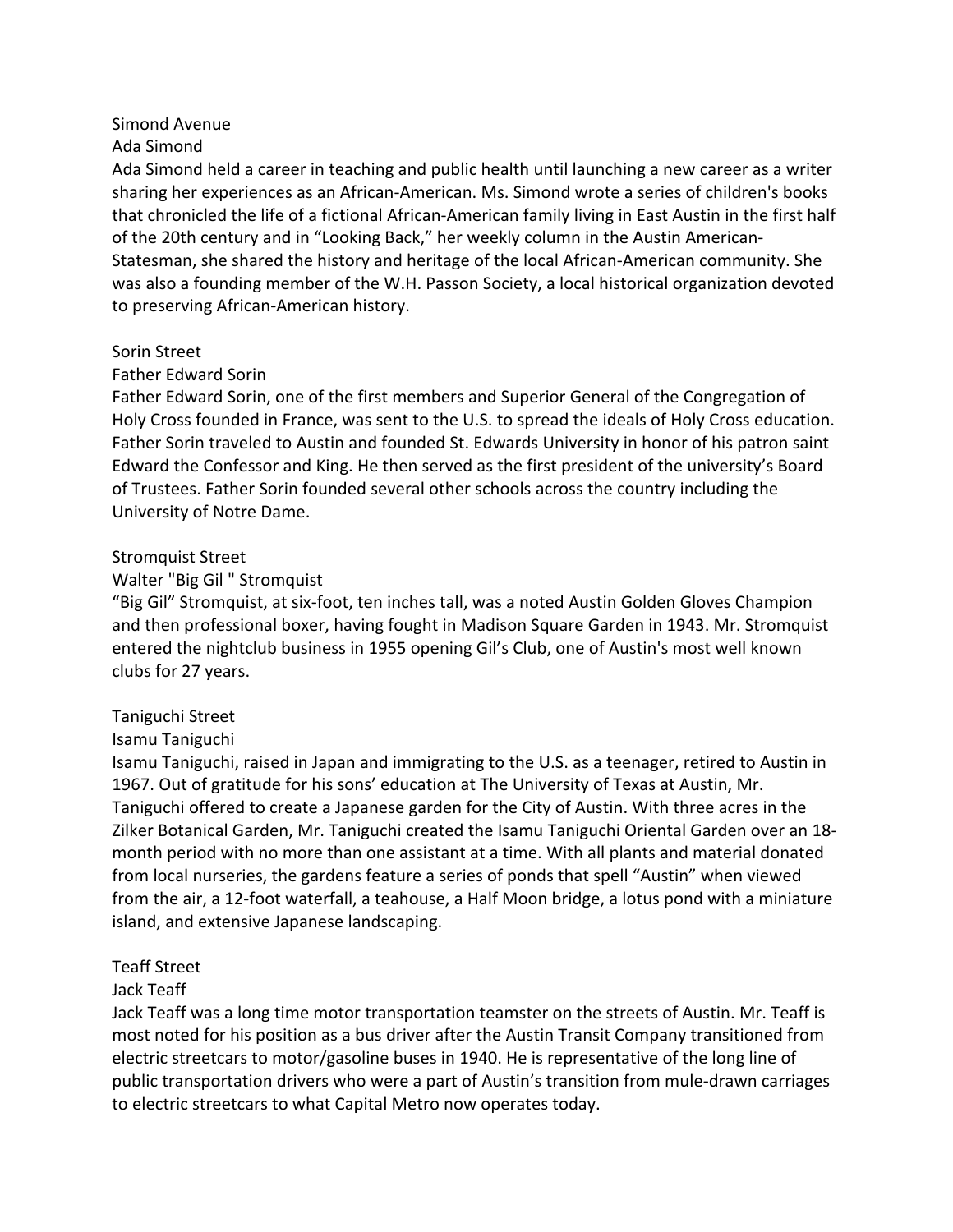#### Threadgill Street Kenneth Threadgill

In 1933, Kenneth Threadgill, a country music lover and enterprising bootlegger, bought the service station he worked at and turned it into Threadgill's Tavern. After the repeal of Prohibition, Mr. Threadgill operated with the first beer license in Austin. The establishment was open 24 hours a day and gained fame as an after-hours hot spot where musicians working the dance hall circuit hung out. Threadgill's was still a popular hangout in the 1960s as university students, local residents and musicians including Janis Joplin discovered the Wednesday night sessions and joined in. The tavern is now Threadgill's Restaurant.

## Tilley Street

# Paul Tilley

Paul Tilley, along with his brother Wesley Hope Tilley, was among the pioneers of filmmaking in Texas. The brothers owned Austin-based Satex Film Company, the only company manufacturing silent films south of St. Louis in the early 1910s and the first film company in the United States to make three-reel movies. The film company produced several features in Texas and Mexico, including "Their Lives by a Thread," probably the first motion picture produced locally, which was shot at the Austin Dam.

# Tom Miller Street

# Robert Thomas (Tom) Miller

Tom Miller, a politician and dedicated public servant, served as the mayor of Austin for two separate terms, first from 1933 to 1949 and again from 1955 to 1971. Mr. Miller used his Washington connections to bring benefits of many federal projects to Austin. Under Mr. Miller Austin received the first federal housing project, land was acquired for Bergstrom Air Force Base and Robert Mueller Municipal Airport, construction of the Lake Austin dam was completed, and public facilities such as playgrounds, libraries, parks and community centers were developed. He was also recognized for allocating funds to improve East Austin and his support of the African-American community, appointing a number of African-Americans to city boards.

## Vaughan Street

# Stevie Ray Vaughan

Stevie Ray Vaughan is credited with putting Austin's music scene on the map and was one of the leading blues and rock guitarists of his generation. After forming a couple different groups, Mr. Vaughan eventually established Double Trouble in 1981, which attracted the attention of David Bowie. Mr. Vaughan played as a sideman with the Rolling Stones and Jackson Browne until recording his first solo album "Texas Flood," which sold 500,000 copies and won two Grammy's.

Zach Scott Street Zach Scott